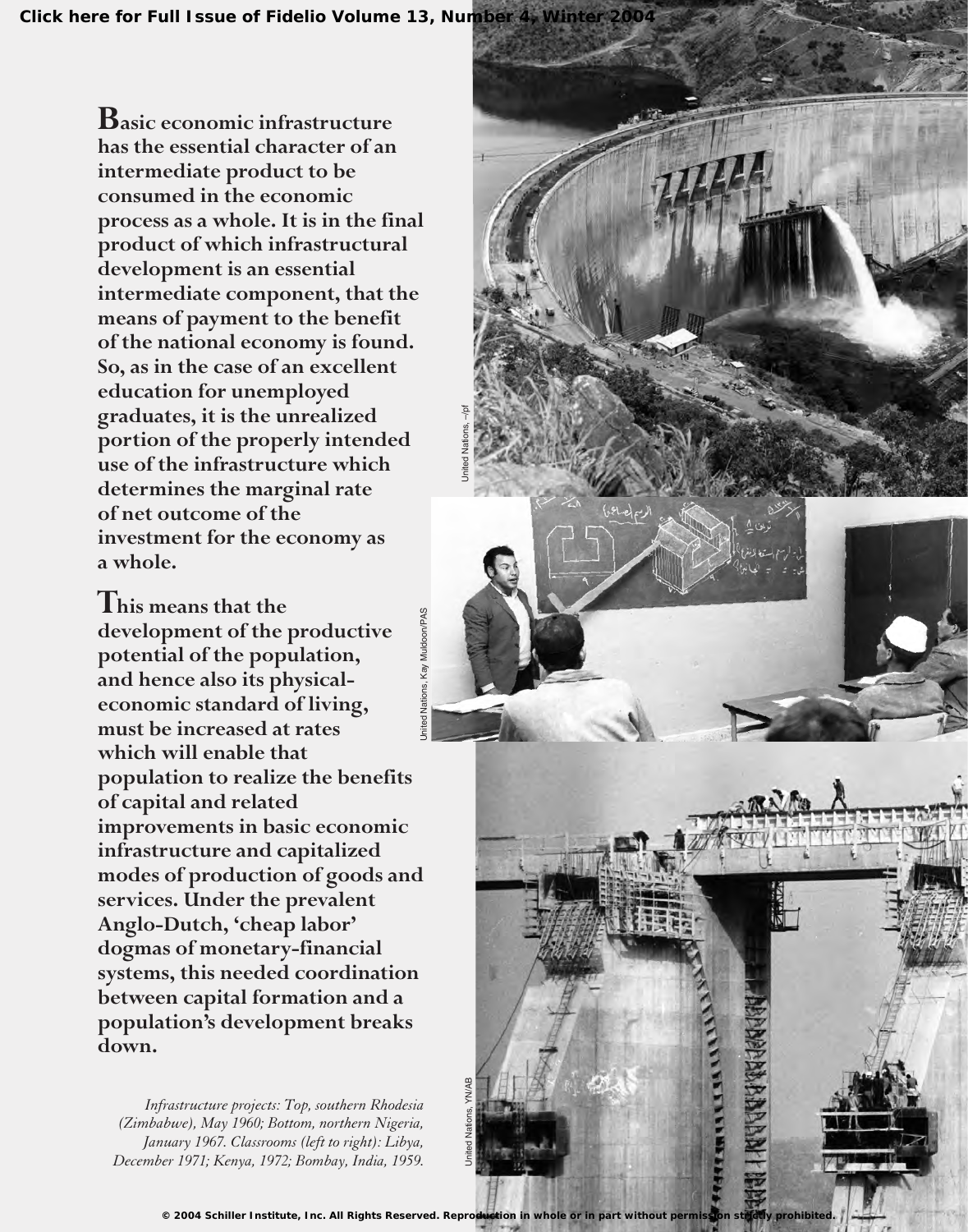The Follies of the Economic Hitmen

# Re-Animating the World's Economy

by Lyndon H. LaRouche, Jr. November 24, 2004

United Nations, J. Pickerell/NJ–

In John Perkins' otherwise notably useful<br>Confessions of an Economic Hit Man,\*<br>there are four systemic errors concerning<br>the principles of physical economy, and one, n John Perkins' otherwise notably useful *Confessions of an Economic Hit Man,*\* there are four systemic errors concerning added point of curious unclarity, concerning his references, there and elsewhere, to the meaning of the events of Sept. 11, 2001.

#### **Error Number One:**

 $\overline{\phantom{a}}$ 

First, and foremost, he greatly exaggerates the place of the United States of America in the authorship of operations associated with what he identifies as "The Economic Hitmen."

The precedent for, and actual root of the operation which he otherwise describes fairly, is typified by those operations run by that Venetian financier oligarchy's Florentine House of Bardi which led into the so-called New Dark Age of Europe's Fourteenth century. The notorious Bardi agents nicknamed "Biche" and "Mouche," were the leading Venetian "economic hitmen" of that century.

The organization behind the contemporary operations Perkins describes, is the

*This article first appeared in Executive Intelligence Review, Dec. 3, 2004 (Vol. 31, No. 47).*

*\_\_\_\_\_\_\_\_\_*

United Nations, –/vmb

<sup>\*</sup> John Perkins, *Confessions of an Economic Hit Man: How the U.S. Uses Globalization To Cheat Poor Countries Out of Trillions*. See review this issue, page 98.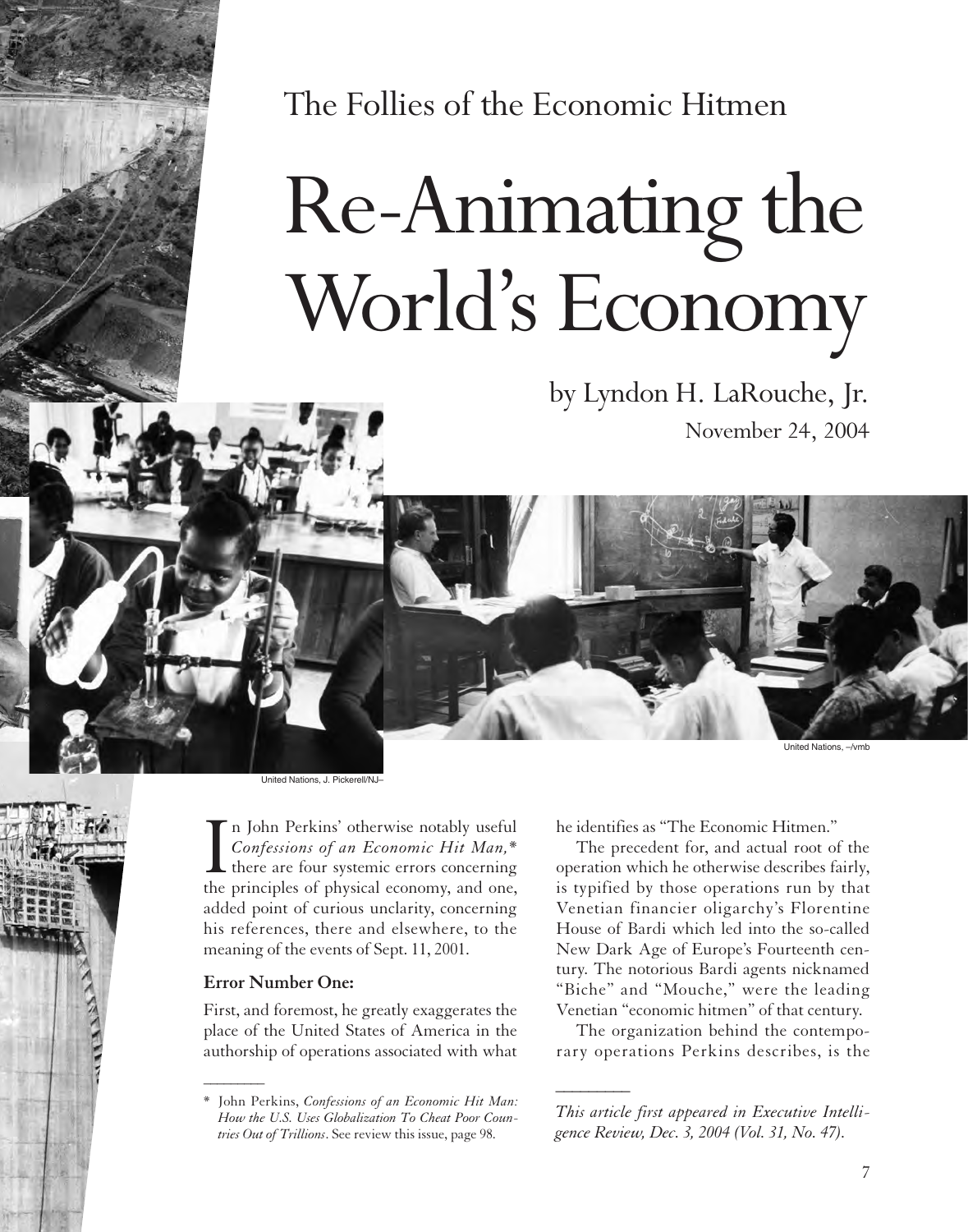direct descendent of that same Venetian financier oligarchy, which operates today under its current guise as the Europe-based, international, Anglo-Dutch Liberal financier oligarchical system, of which today's United States, like today's second-generation economic hitman, Arnold Schwarzenegger controller George Shultz, is merely a leading subsidiary instrument.1

The U.S.A. has certainly played the most conspicuous role in operations associated with what Perkins identified as the Economic Hitmen, but there is a grave error of assumption in arguing, or even implying that the motive for this role by the U.S. was authored from within the bounds of the U.S.A. itself. Unfortunately, only those who were adults during World War II are likely, without assistance, to recall the relevant ways in which the world has changed since author Perkins was born; it is typical of Perkins' generation to miss the crucial point here.

The U.S. which had been led in recovery by President Franklin Roosevelt, had emerged from the war as the world's only stable economic power, and as the head of the world system which emerged from the aftermath of that conflict. Therefore, if anyone wished to do something important against the world at large after 1945, that someone had to find a way of gaining controlling influence over the power embodied in the post-World War II U.S.A.

Over the interval since the death of Roosevelt, a series of breaking developments has taken down the U.S. policystructures by which Roosevelt had led in saving the U.S.A., and Roosevelt's U.S.A. had saved the world. These changes in control over U.S. policy, came chiefly in discrete increments of destructive shifts in policies. This includes, notably, the processes unfolding following the terrifying events of 1962-63 and the 1964, fraudulent launching of the official U.S. war in Indo-China, and with the developments of 1971-81 under the leadership of National Security Advisors Henry A. Kissinger and Zbigniew Brzezinski. The George Shultz whom Perkins justly fingers as a very bad man of his story, was a key figure, if, like George's father, often somewhat behind the scenes, in the relevant dirty doings throughout that period and following.

Under the changes unleashed beginning the middle of the 1960's, the U.S. was put through a process of transformation from being the world's leading producer nation,

toward a transformation into an internally despoiled "post-industrial utopia," sucking the blood of the world in a fashion recalling the reign of "bread and circuses" in a self-doomed ancient imperial Rome. Thus, the U.S. ceased, more and more, to act in expression of its own national interests, and acted increasingly, instead, as an expendable tool of a new role assigned to it, within a process of so-called "globalization" conducted by a utopian alliance among a concert of international financier-oligarchical forces.

These forces were, in the main, the same network of international financier-oligarchical entities, once known as the Synarchist International, which had created modern fascism in the image of Alessandro Cagliostro's and Count Joseph de Maistre's Napoleon Bonaparte,2 and had swallowed up the nations of western and central continental Europe into the Nazi system over the interval from banker Volpi di Misurata's Mussolini coup of 1922, through the close of the war in Europe.

In the course of a show-trial-like, exemplary treatment of some Nazis, we of the allied powers never uprooted the higher level of that financier-oligarchical cabal which, itself, had been behind the creation and direction of 1922- 1945 fascist power which Hitler came to direct in Europe, as in control over Mexico's Synarchists, and elsewhere. Under U.S. President Truman and later, we absorbed them, with much of their ill-gained financial holdings intact, into the post-war system. They are back, in force, today, with figures such as George Shultz and his Vice President Dick Cheney now performing relevant services to that same pack of financial rats.

It is that international financier oligarchical entity which has used the U.S. as the obvious keystone, and even often a virtual puppet, of a concert of international forces which have used, and still use the U.S.A. as a leading chesspiece on the global board of play. Thus, the U.S. today is, itself, more often more played by a global financier oli-

 $\overline{\phantom{a}}$ 

 $\overline{\phantom{a}}$ 

<sup>1.</sup> George Shultz's father, Birl Earl Shultz, was an integral part of the "Trust" arrangements of the 1920's, between Anglo-American oligarchical families and the Soviet intelligence services. From 1918 to 1923, B.E. Shultz was personnel director of American International Corp. at 120 Broadway in New York City, which places him at the very center of the Trust in the United States, immediately after the Bolshevik Revolution. Also at 120 Broadway were a complex of firms trading and investing in Russian raw materials, and the Federal Reserve Bank of New York.

<sup>2.</sup> Cagliostro and de Maistre were among the leading figures of a strange freemasonic cult, the Martinists, organized by London's Lord Shelburne around some of the networks of the notorious Voltaire. Cagliostro was notorious for his conspiratorial orchestration of the affairs of the Queen's Necklace, an artificed scandal, like those which the Mellon-Scaife circles attempted against President Bill Clinton, used to poison French opinion against Marie Antoinette, the Queen of France and sister of the Austrian Emperor Joseph II. Napoleon, originally a protégé of the brothers Robespierre, and later of the notorious Barras who gave him Josephine, was won into playing a new role, modelled on the Spanish Grand Inquisitor Tomás de Torquemada, by the architect of Napoleon's new roles as First Consul and Emperor. This model, that of the Torquemada admired by de Maistre, was the model for Hitler; it was from Torquemada that Hitler adopted his mass murder of Jews. The project for a "universal SS state" developed under Hitler, is a model of reference for the present doctrine of "globalization."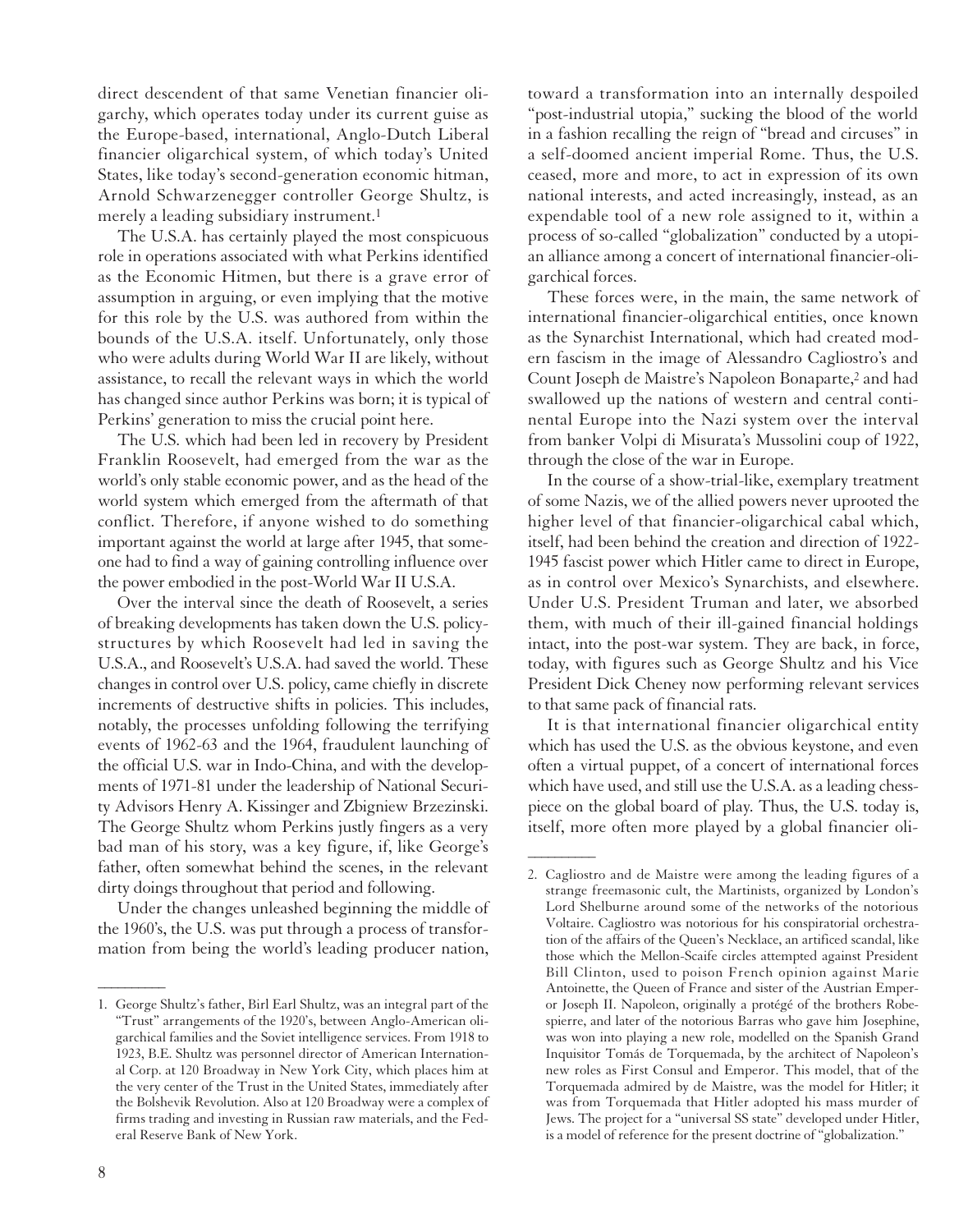garchy from above, than the player. To maintain that arrangement between chessboard and player, it is convenient to accuse the Queen, who is being used on the board, of being the one to be considered as the actual player.

Today's popularized name for this process of destruction, and absorption of the U.S.A. and other nations, is "globalization," otherwise known by such names as the European "stability pact," a murderous pact ruinously inserted into the Maastricht agreements. On this world chessboard of today, there are enumerably numerous players, including even heads of governments, who, in reality, show little more actual free will than the mere chess pieces which are being played from behind the table-top.<sup>3</sup>

### **Error Number Two:**

 $\overline{\phantom{a}}$ 

Perkins' second systemic error is that, although he does point out, that the leading roles of swindles of victim nations run through Robert McNamara's World Bank and the International Monetary Fund, were based on what was, in fact, a classical Venetian oligarchical usurers' loading victim-nations with the poison pill of a pre-calculated, crippling overload of project-debt, Perkins does not grasp the crucial point about the systemic quality of the role of George Shultz *et al.* in the 1971-1972 destruction of the Bretton Woods fixedexchange-rate, regulated monetary-financial system. Without that change in the world monetary-financial system, the specific cases referenced by Perkins' book could not have been engineered as was done.

It was international player George Shultz who played a key role in duping President Richard Nixon's Administration into the August 1971 collapse of the U.S. post-war monetary system. It was the same Shultz who led the 1972 operation at the Azores conference, which sank the Bretton Woods system. This was the same Shultz who was a crucial factor of ruin leading into October 1987, operating within the Reagan Administration, and who orchestrated the crafting of the first administration of George W. Bush, Jr. It was he who placed sociopath Dick Cheney of Halliburton notoriety into the position to serve

both as Vice President and co-controller of the President, with Karl Rove and Condoleezza Rice, through the Shultz who had designated Condoleezza Rice as the daily "vulcanizer" of that ostentatiously half-witted, rugchewing, puppet President.

### **Error Number Three:**

Third, Perkins makes a dangerous error in assuming that it was the adoption of large projects by targetted nations, which was the root-cause of those nations' ruin by Shultz's circles. On this point the following point is to be emphasized, as a matter of clarification.

Perkins is correct to emphasize that the wildly exaggerated rates of return built in, as lure, into the hitmen's forecasts for the projects, were, indeed, an obvious part of the Enron-like bait-and-switch marketing tactics used in deploying relevant I.M.F. and World Bank projects for takeover and looting of client nations.

However, it was not the large infrastructure investments which caused the problem, but, rather, as I shall elaborate that crucial point here below, a lack of broadbased development of the section of the national economy into which the infrastructure projects were inserted. Perkins, like virtually every practicing economist under sixty-three years of age today, has no conception of the rudiments of those historically vindicated principles of economic development, which were the secret of the U.S. rise to great power under Henry C. Carey's President Abraham Lincoln and later, principles laid out by the first U.S. Treasury Secretary Alexander Hamilton's 1791 Report to the U.S. Congress *On the Subject of Manufactures.*

#### **Error Number Four:**

Fourth, is Perkins' failure to grasp the deadly error of "green" assumption in his own currently advocated types of economic programs for targetted nations. He does not recognize that it was what was not done, which was the chief cause of the miserable failure of many of the highticket engineering projects in which he was involved. These mistakes are consistent with those recurring errors of assumption, in his book's anti-technology reaction against his own earlier economic-hitman role under Chas T. Main.

#### **And 9/11:**

Finally, on this list, Perkins has not only stated that the decision to cease postponing the writing of his longintended book, was prompted by the wish to act against those forces responsible for the horrifying events of Sept. 11, 2001. He has repeated his identification of that as the motive for his book in at least two radio interviews which I have audited. To my knowledge, he has failed, so far, to

<sup>3.</sup> In a commonplace Romanticist's misunderstanding of the principles of Classical drama, the issue of tragedy is the failure of leaders, such as heads of government. In actual Classical drama, the tragedy lies not with the leaders, but with the culture as a whole, as in the case of the 1618-1648 Thirty Years' War. In a real tragedy, the leader's failure is to act in consistency with the self-doomed culture, as in the case of Schiller's treatment of Spain's Philip II or Wallenstein. The leader who sticks to operating within the established rules of the game under conditions of a systemic crisis, is, by virtue of that behavior, a mere puppet of the situation, like Shakespeare's Hamlet, however wild his flailings otherwise. In such a crisis, only the exceptional leader who overturns the chessboard is of any notable value to society.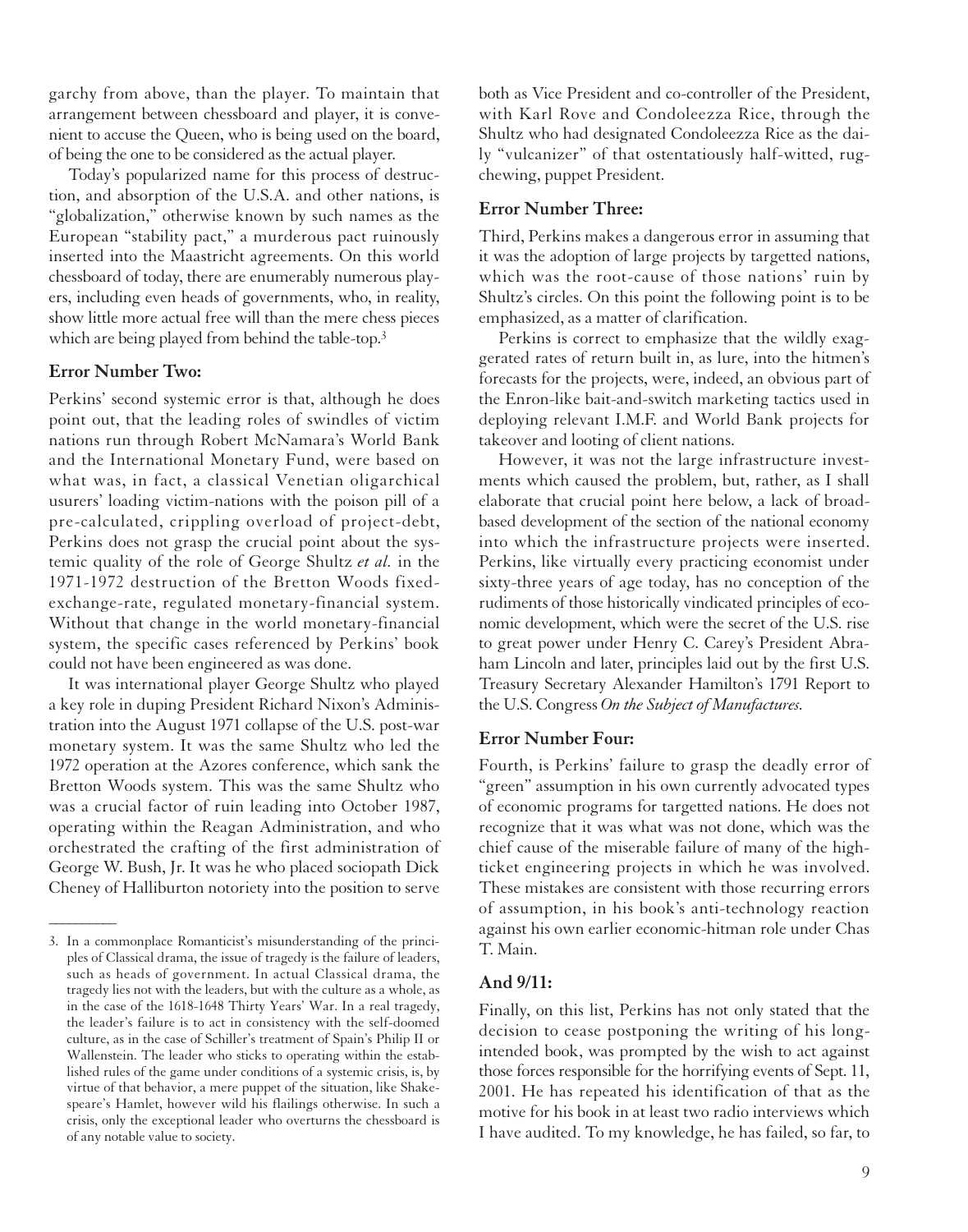explain that in terms which make clear exactly what he means by that reference.

Admittedly, his statement, by itself, might appear to correspond to my own earlier estimate of the kind of terrorist action against which I had first warned publicly in January 2001, but he has not given any apparent indication of evidence to that effect. In spite of the fallacy of composition featured in the floundering, so far, by the 9/11 Commission's published reporting, the action on that date in question could only have occurred for the same reasons I had specified in my warning in January 2001. In that publicized January address, I had warned that we must expect an early event comparable to Hermann Goering's organizing the Reichstag Fire as a means for giving to Hitler the dictatorial "emergency" powers of the type prescribed by Professor Leo Strauss's infamous one-time sponsor Carl Schmitt, and emulated by John Ashcroft, Dick Cheney *et al.* in the hours following the 9/11 horror. In that sense, there has been a persisting clear connection between the Goering Reichstag Fire precedent and the way in which the horror of 9/11 was used to introduce already prepared measures of dictatorship into the U.S. system during the hours immediately following the attack itself.

Thus, Perkins' making the link to 9/11 and the matter of the economic hitmen, does suggest something broadly analogous to the actions taken by Goering in the aftermath of the founding of the Bank for International Settlements (B.I.S.), and preceding B.I.S.-linked Hjalmar Schacht's appointment as overlord of Nazi Germany's build-up for war; but, Perkins does not appear to confirm an intention to have made such a connection in his own thinking on the matter.

The "Politics of Fear" used by the Hitler regime, from the time of Reichstag Fire, reigns on, once more, still today, in the wake of 9/11, not only under puppet President George W. Bush, Jr., but in the Great Britain of Cheney's partners in the government of Prime Minister Tony Blair. It did not stop with the Nov. 2, 2004 U.S. election; it has been escalated now, again, since the date of that election.

Given those sundry relevant considerations, I have hastened to give John Perkins credit for his contribution to a presently urgent effort to warn the U.S.A. itself from the ruin into which our republic is being plunged by the catalog of infamy written by Leporellos such as George Shultz. Having awarded Perkins the credit he now deserves, I must consign the crafting of both a deeper analysis of the matter, and specification of the needed remedies, to other hands, notably including my own.

Those five points now listed taken into account to that degree, I shall now proceed by confining our attention, essentially, to the technical aspects of Perkins' errors numbered three and four, and then conclude with an important matching reference to the matter of freeing our republic from the continued, Dracula-like grip of "The Politics of Fear."

## 1.

## Infrastructure and **Productivity**

Take the exemplary case of the Rural Electrification program of the President Franklin Roosevelt Administration. The success of this program, like the comparable Tennessee Valley project, lay not in the investment in that infrastructure itself, but in the apparently catalytic effect of that development on the resulting net increase of the productive powers of labor in the affected areas. Reciprocally, the effectiveness of such investments in basic economic infrastructure increase the productive powers of labor *per capita,* and *per* square kilometer, in proportion to the correlated improvement of the quality of mental development and conditions of life of the population in general. It is the failure to deliver such catalytic benefits to the increased net productivity of the labor-force in the population of the affected region as a whole, which is the mark of an engineering project which failed economically, not by fault of its design, but the lack of relevant, coordinated development to raise the net quality of life and productivity in the affected area.

Basic economic infrastructure has the essential character of an intermediate product to be consumed in the economic process as a whole. It is in the final product of which infrastructural development is an essential intermediate component, that the means of payment to the benefit of the national economy is found. So, as in the case of an excellent education for unemployed graduates, it is the unrealized portion of the properly intended use of the infrastructure which determines the marginal rate of net outcome of the investment for the economy as a whole.

This means, for example, that the development of the productive potential of the population, and hence also its physical-economic standard of living, must be increased at rates which will enable that population to realize the benefits of capital and related improvements in basic economic infrastructure and capitalized modes of production of goods and services. Failure to do this, will turn an otherwise good project into the equivalent, for that nation, of a burdensome "white elephant." The improvement of the tool is delimited by the development of the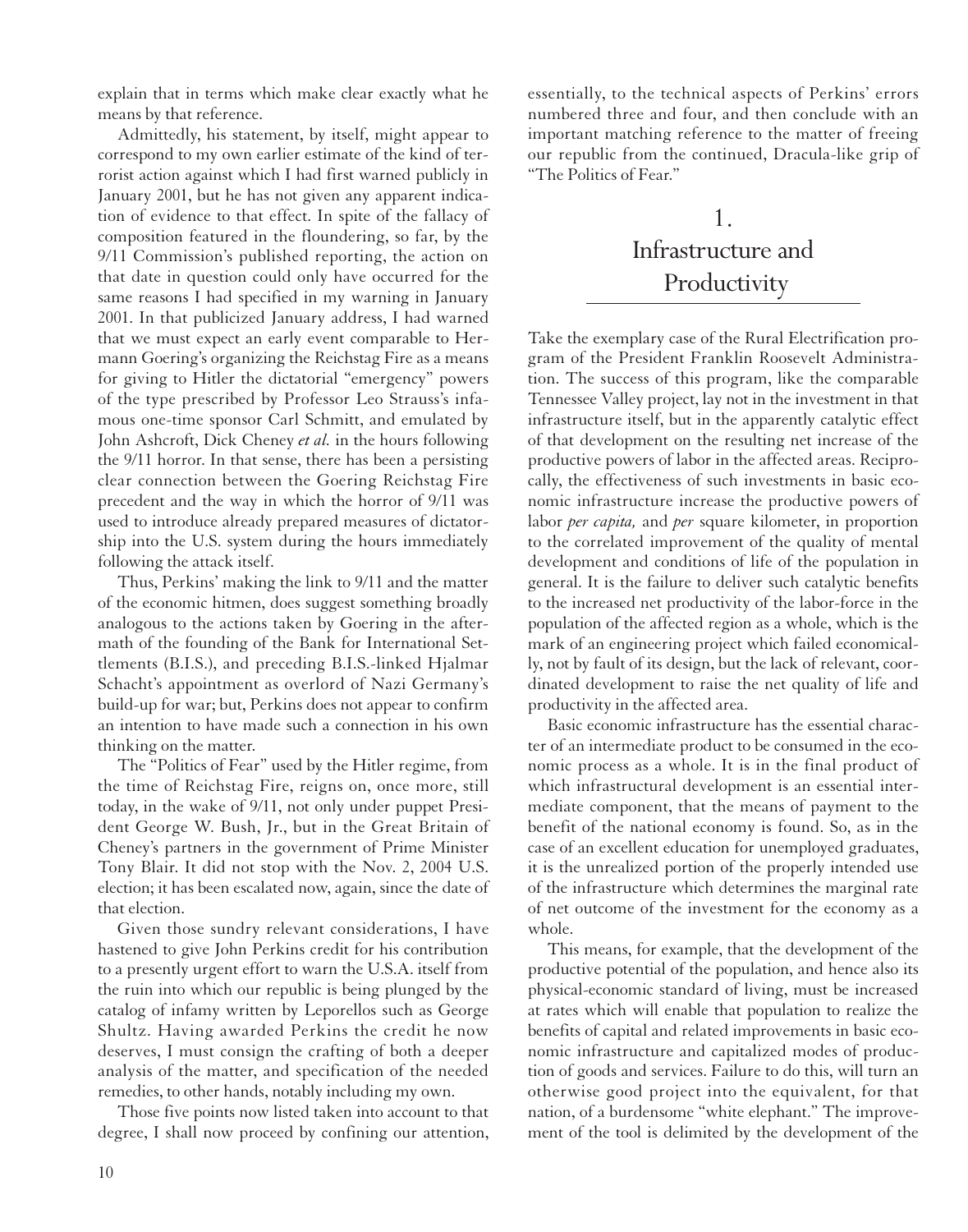**The success of the Rural Electrification program of the President Franklin Roosevelt Administration, like the comparable Tennessee Valley**

**Authority project, lay not in the investment in that infrastructure itself, but in the apparently catalytic effect of that development on the resulting net increase of the productive powers of labor in the affected areas,** *per capita* **and** *per* **square kilometer.**

*President Franklin D. Roosevelt signs the bill authorizing creation*



whole population of the labor-force to the degree needed to realize the potential represented by capital improvements in infrastructure and modes of production.

Under the prevalent Anglo-Dutch, "cheap labor" dogmas of monetary-financial systems, this needed coordination between capital formation and population's development breaks down. Only by ridding the world of that Anglo-Dutch Liberal system now operating, could the world be rescued from the presently onrushing general economic collapse of the existing monetary-financial system. However, simply eliminating a failed economic system does not cure the mess that system has now created. The appropriate alternatives must be defined. To clarify that point, let us now consider some crucially relevant science basics.

## Economy as Noösphere

 $\overline{\phantom{a}}$ 

Today, the best way to understand these connections is by reference to the implications of Russian scientist Vladimir I. Vernadsky's portrayal of what he named the Noösphere.4

The potential population-density of the human species is always bounded by a combination of three interconnected sets of conditions. The first of these sets of conditions, is represented by a vision of the Earth as if prior to any quantitatively significant presence of forms of living processes. The second experimental domain, which Vernadsky identified as the *Biosphere,* is represented by the necessary effects of those processes, such as the generation of fossils such as the atmosphere, oceans, and soils, which are indispensable and otherwise beneficial to the emergence of a growing human population, which come into existence, as processes, only through the action of living processes. The third, and highest, are those necessary effects, defined as the *Noösphere,* which are beneficial to mankind's increase of potential relative population-density, which come into existence solely through the socialized creative-mental activity unique to the human individual member of our species.

In today's world, as informed by this work of Vernadsky, civilized nations will think of the need to manage the balance of development among the abiotic, Biosphere, and Noösphere, to the increasing relative advantage of the Biosphere over the abiotic, and of the Noösphere over the Biosphere. We must now think of the abiotic, Biosphere, and Noösphere as physical capital, which we must build up, in the order of those relative priorities, to create

<sup>4.</sup> Cf. Lyndon H. LaRouche, Jr., *The Economics of the Noösphere* (Washington, D.C.: EIR News Service, Inc., 2001).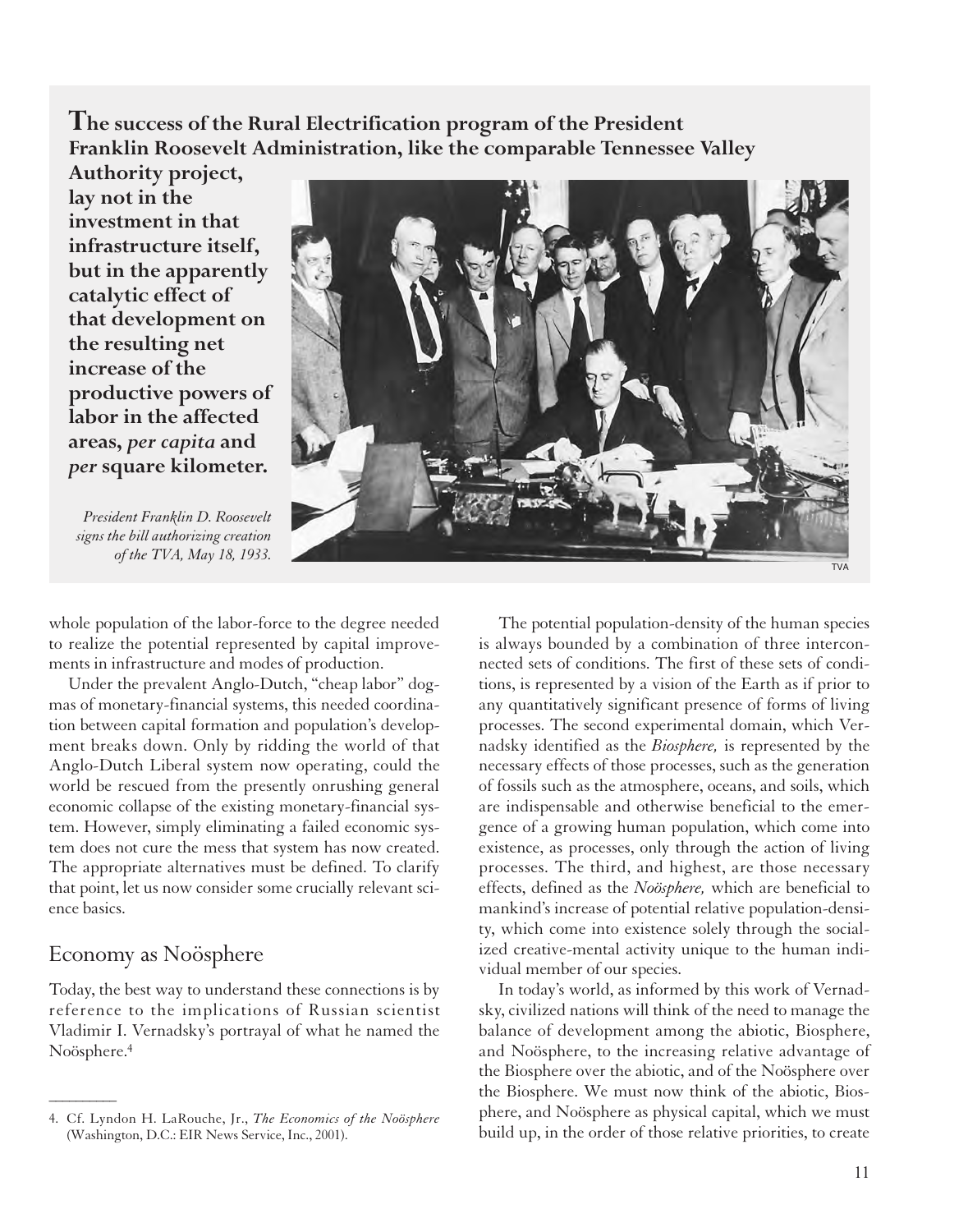the expanded preconditions for not only growing populations, but a higher standard of living, of higher productivity *per capita* and *per* square kilometer, of general development, and longevity of those populations.

These forms of capital as identified by Vernadsky, are three distinct qualities of interacting (e.g., multiply-connected) sets of universal physical principles of a Riemannian universe, a universe which we must qualify ourselves, increasingly, to manage, as we were God's gardener.

The means by which we may be enabled to accomplish that mission, is through a better understanding and development of what the Classical scientific tradition of European civilization has defined as *powers.*

Like Kepler's discovery of universal gravitation, each of these principles, of any among the three types, corresponds to an efficiently existing, but sense-invisible object of the quality of a universal physical principle. These principles are located in a physically defined complex domain,<sup>5</sup> in which the object, a sense-invisible principle in question, expresses itself as operating efficiently on the ordering of events in the sense-visible portion of the physical complex domain.6

Vernadsky's conception of the Noösphere so definable, is congruent with the earliest emergence of what became the achievements of European culture's physical scientific development. This is typified by the work, in establishing a pre-Aristotelean category of scientific rigor and progress associated with the legacy of such figures as Thales, the Pythagoreans, and Plato. This method is in opposition to those so-called reductionist practices associated typically with the likes of the Eleatics, Sophists, and modern empiricists and positivists. The modern viewpoint which corresponds to Vernadsky's discoveries, is that which Vernadsky rightly associated with the leading work of Bernhard Riemann.7

 $\overline{\phantom{a}}$ 

FIGURE 1. *(a) Kepler's elliptical orbit hypothesis. Here, length P<sub>2</sub>B is not constant, but constantly changing at a changing rate. What lawful process now underlies the generation of swept-out areas?*



*(b) Kepler's constraint for motion on an elliptical orbit. The ratios of elapsed times are proportional to the ratios of swept-out areas. In equal time intervals, therefore, the areas of the curvilinear sectors swept out by the planet, will be equal—even though the curvilinear distances traversed on the orbit are constantly changing. In the region about perihelion, nearest the sun, the planet moves fastest, covering the greatest orbital distance; whereas, at aphelion, farthest from the sun, it moves most slowly, covering the least distance. This constraint is known as Kepler's "area law," later referred to as his "Second Law."*



Among the ancient Pythagoreans, Plato, and so on, and with the modern science of such as Nicolaus of Cusa, Johannes Kepler, Fermat, Pascal, Christiaan Huygens, Leibniz, Gauss, Riemann, *et al.,* the characteristic feature of physical science is its founding on a notion which modern English translation of the relevant ancient Greek term designates as *powers.*

> This notion of powers is typified by Kepler's uniquely original discovery of a principle of universal gravitation:

<sup>5.</sup> As distinct from a merely mathematically formal domain.

<sup>6.</sup> This is the physical (complex) domain as defined by the Leibniz-Bernouilli principle of universal physical least action (i.e., infinitesimal calculus), and as elaborated, most notably, by Gauss and Riemann successively. E.g., *Riemanns Werke* (New York: Dover Publications reprint edition, 1953), pps. 273-287, 88-142.

<sup>7.</sup> LaRouche, *op. cit.*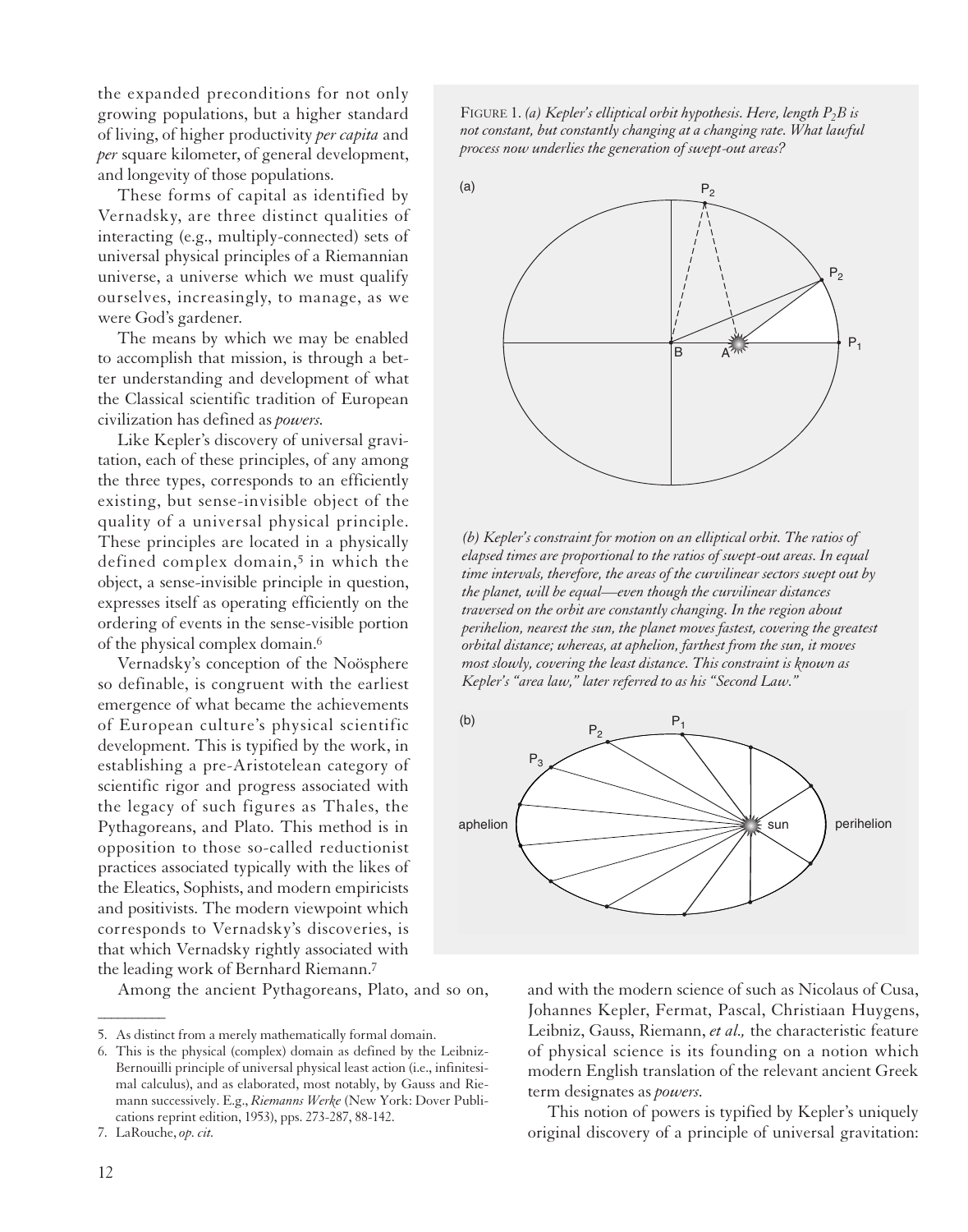

FIGURE 2. *The"retrograde," or looping, orbits of Mars and other planets, puzzled astronomers from the time of ancient Greece. It was finally solved by Johannes Kepler.*



FIGURE 3. *Gauss's spherical mapping of the problem of finding the orbit of the new object (P, the asteroid Ceres) from several closely-spaced observations, and positions of the Earth (E) at those times on its orbit around the sun (O). Gauss transferred the directions of the lines L to an imaginary sphere S, and transferred all other directions in the problem to that reference sphere. For an animation of this problem, see www.larouchepac.com.*

not as a percussive, or "pulling" action impelling an object in Cartesian space, but as a continuing action of change through every minutest, infinitesimal interval conceivable [SEE Figures 1(a) and (b)]. Gauss's proof of Kepler's principle, in Gauss's own discovery of the orbit of the asteroid Ceres, is typical. The apparent "back-looping" of Mars in its own orbit, is an illustration of the infinitesimally, physical-geometrically "non-linear" continuing action which generates such stunning anomalies in the apparent transit of Mars as viewed from Earth [SEE Figure 2]. A comparable anomaly in the comparison of the orbit of Ceres to that of Earth, expresses the same Gauss-Riemann derivation from the pioneering discoveries of Kepler [SEE Figure 3].

These kinds of conceptions of *powers,* to which the notion of efficiently universal physical principles is properly restricted, are the most crucially determining feature of real-life physical-economic processes. They are typified by a modern mathematical physical-geometrical view of Archytas's solution for a continuous process of exact doubling of a cube by geometrical construction, as expressed in modern mathematics by Gauss's 1799 correction of the misconception of "the imaginary" by D'Alembert, Euler, Lagrange, *et al.* Their occurrence corresponds mathematically to *systemic discontinuities* in the formalmathematical domain; their existence and role may be expressed pedagogically in the form of corresponding animations whose characteristic feature, like the apparent back-looping event in the Earth-observed Mars orbit, expresses the action of a sense-invisible power which is the complex-domain identity of a universal physical principle. Experimentally validatable apparent mathematical anomalies of this type, are the crucial principles governing real-life physical-economic processes.

The referenced two cases from astrophysics, Kepler's discovery and development of the principle of universal gravi-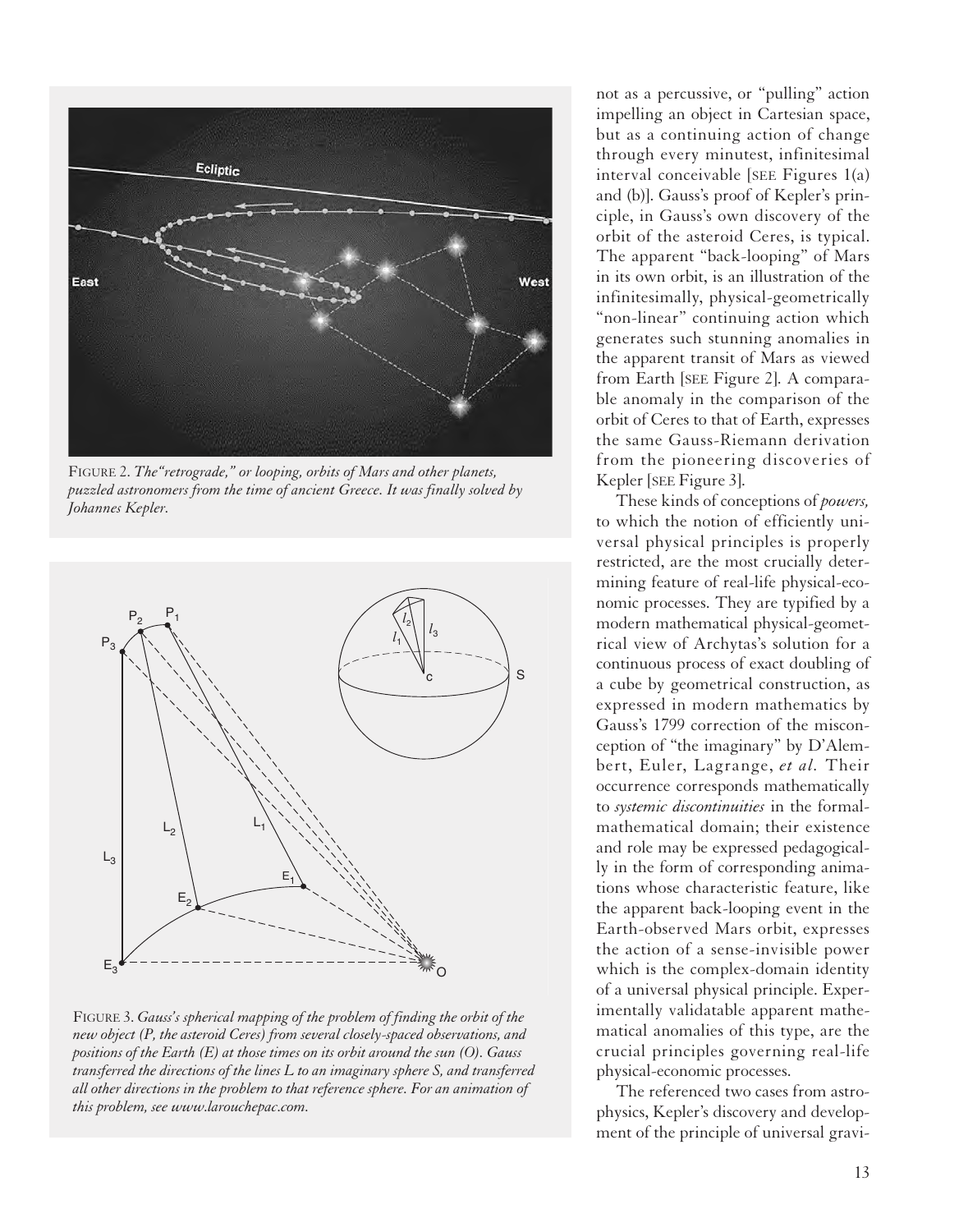tation, and the generalization of such a physical geometry by Gauss, beginning his discovery of the Keplerian orbit of Ceres,8 as this, and as Gauss's later work on the general principles of curvature, are to be read (inclusively) from the standpoint of the referenced Riemann works.

Animations of this class, are the central technical feature of the currently developing program of analysis and forecasting, by LaRouche PAC,\* of pedagogical exposition on the current crisis of the U.S. economy. Although insight into the ostensibly more sophisticated references just given, is essential for the relevant scientific professionals, for the layman and the policy-shaper, the animated representation of singular qualities of long-wave statistical patterns among physical factors of medium-to-long-term capital cycles, is sufficient for conveying the notions involved in specific cases. For the layman, the effect of such animations of critical relations among physical-capital cycles, is the quality of ready comprehension of a principle of action otherwise conveyed by means of judiciously employed lapsed-time photography.

By powers, we mean an experimentally discoverable universal physical principle, a principle of a class, such as universal gravitation, whose efficient ontological existence appears to lie, as to the reductionist variety of mathematical formalists, like cubic roots, within the "imaginary" factors of the complex domain.9 The ostensibly anomalously enhanced effect of the early-Twentieth-century introduction of individual electric motors to power individual factory machines, is an example of an apparent anomaly which the physical economist seeks out in the behavior of economies considered as physical processes.

Let us illustrate this here and now, by reference to what might appear, deceptively, to be a simple case.

## The Education of Freed Slaves

Prior to the close of the U.S. Civil War, the leading edge of the U.S. abolitionists' approach to education of slaves of African descent, was typified best by such cases as Frederick Douglass: the freeing of the mind by advanced education, was considered, as by Douglass himself, as the necessary condition for the freeing of the slave from the behavioral habits expressed as the mental and spiritual shackles of induced conditioning to conditions of slavery. At the close of the war, after abolition of slavery, many among the former liberal opponents of slavery revised their views on education of the masses of now freed slaves. The liberals' policy became, in effect: "Let us not excite the expectations of this mass of freed slaves, by educating them above their prospective station in life." Thus, "leave none behind," but move few forward.

This example has broad implications for the frequent failures of what have been proposed as economic-development programs around the post-1945 world at large. It illustrates the root of a systemic fallacy in the argument of John Perkins on economic development in nations which had been targetted by the economic hitmen.

This seeming anomaly has a long history. The introduction of African slavery into the Americas, first by the Iberian Peninsula's racists in the footsteps of Grand Inquisitor Tomás de Torquemada, as copied by the Iberian Peninsula's later creditors, the Dutch and British, was a qualitatively new phenomenon of modern history, but the roots of this modern practice are traced deep into all known and inferrable history of our species planet-wide.

The brutish dogmas of slavery and Mexican (for example) peonage developed under the influence of the faction of the Grand Inquisitor, were unique inventions of modern history, but the earlier roots of those notions and practices are deep. Indeed, in all known or reasonably inferrable cases, the history of mankind has been the role of the reigning minority in holding the majority in the bestial condition of herded or hunted human cattle. That tradition formed the heart of the doctrine of those, such as the Anglo-Dutch Liberal followers of John Locke, and the pro-bestial Physiocrats in the Physiocratic tradition of Quesnay and Turgot; but, the principle of slavery or the like, is traced to such ancient locations in European civilization as the cult of the Olympian Zeus, as the relevant issue was central to Aeschylus's *Prometheus* trilogy.

The Olympian argument of the evil Zeus against Prometheus, was that mankind must be prevented from gaining acquisition to knowledge of universal physical principles, and must be kept thus in a state where even the idea of being other than herded or hunted human cattle, must be banned from their knowledge.10 A similar effect, was introduced into modern times as the empiricist dogma of Paolo Sarpi, his household lackey Galileo, Francis Bacon, Thomas Hobbes, John Locke, François

 $\overline{\phantom{a}}$ 

 $\overline{\phantom{a}}$ 

<sup>\*</sup> Lyndon LaRouche Political Action Committee, on the web at www.larouchepac.com.

<sup>8.</sup> *Theoria Motus Corporum Coelestium,* in *Gauss Werke,* Vol. VII (1906) (Hildesheim: Georg Olms Verlag, 1981).

<sup>9.</sup> C.F. Gauss, First Edition of "The Fundamental Theorem of Algebra," 1799, in *Gauss Werke, ibid.,* Vol. III, pp. 1-31.

<sup>10.</sup> As in the following reference to the time of England's pathetic Richard II: "When Adam delved and Eve span, who was then nobleman?"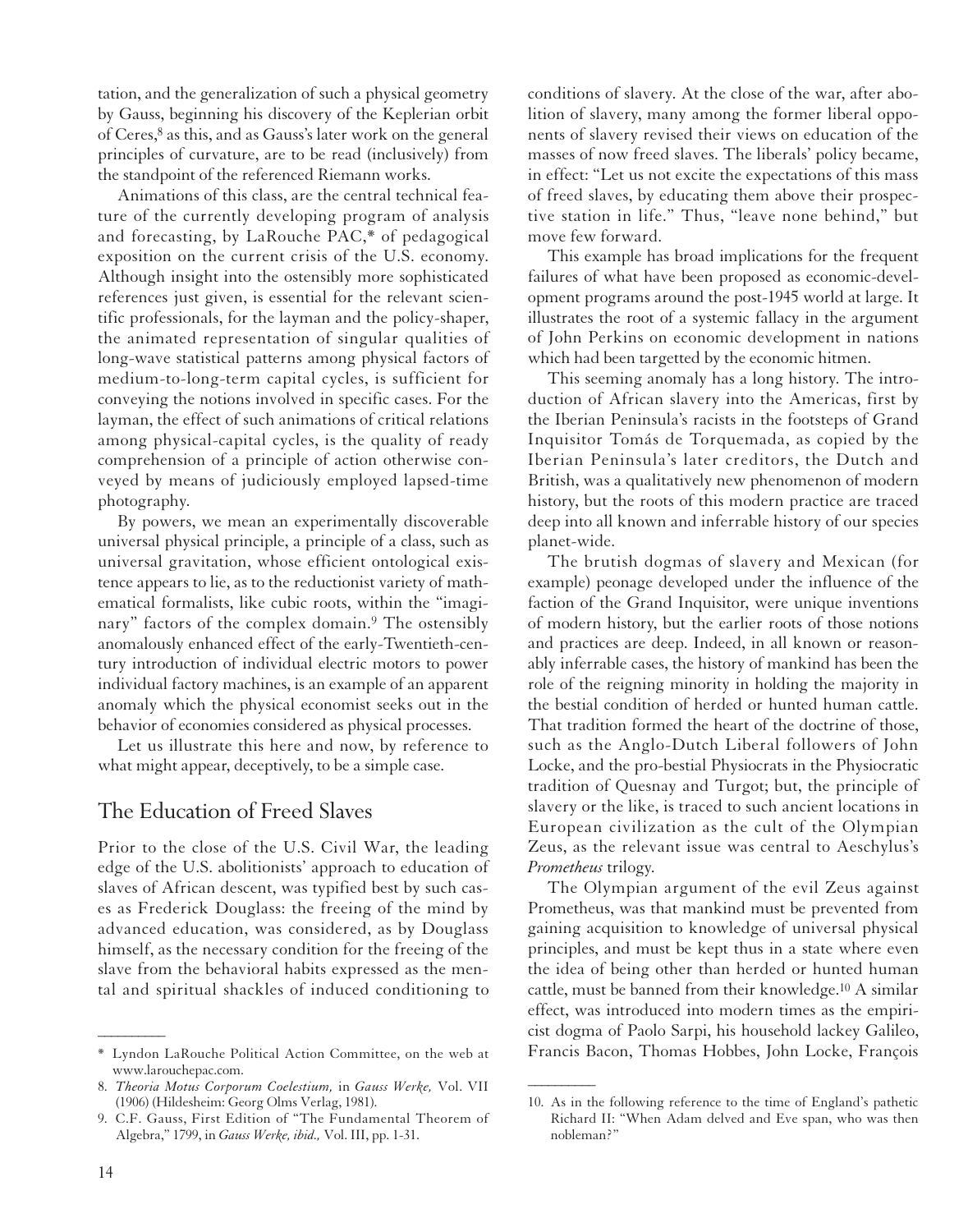**We must think of the abiotic, Biosphere, and Noösphere as physical capital, which we must build up, to create the expanded preconditions for not only**

**growing populations, but a higher standard of living, of higher productivity, of general development, and longevity of those populations. We must qualify ourselves, increasingly, to manage this Riemannian universe, as we were God's gardener.**

*Crop irrigation, Yuma, Arizona, 2002.*



Quesnay, Bernard Mandeville, David Hume, Adam Smith, Jeremy Bentham, and the Eighteenth-century Enlightenment generally.

With the Fifteenth-century Renaissance's introduction of the modern sovereign form of nation-state republic, as in Louis XI's France and Henry VII's England, Europe's efforts to elevate the population as a whole toward actually thinking people, rather than herded human cattle, generated a powerful expansion of potential relative population-density, an expansion dependent upon the new flourishing of scientific, technological progress, and great eruptions in Classical artistic composition and performance. Amid the Venetian-orchestrated conflict among nations of the Sixteenth through Eighteenth Centuries, the strategic dependence on the economic and related advantages of scientific and technological progress could not be simply outlawed, except by stupid nations.

However, while allowing the progress in techniques which Aeschylus's Zeus forbad, the modern Venetian financier oligarchy and its Anglo-Dutch Liberal successors sought to maintain technology, while suppressing the spread of the methods of knowledge of the creative-scientific method which had been passed down from the Pythagoreans *et al.* through modern leaders such as Nicolaus of Cusa, Leonardo da Vinci, and Kepler. For the Venetians led by Paolo Sarpi, the use of the neo-Aristoteleanism of Henry VIII's Venetian marriage-counsellor Francesco Zorzi was not radical enough. Sarpi introduced the empiricism which has been the core of the mind-crushing Anglo-Dutch Liberal method of Adam Smith and Jeremy Bentham, to the present day.

It is that empiricism, and its positivist and existentialist outgrowths, which has been the root of the cultural suicide of European culture during, especially, the recent four decades.

The ultimately fatal systemic flaw in that Olympian view, as in today's collapsing world Liberal monetaryfinancial system, is that the elevation of the human species above that level of several millions living individuals suitable for higher apes, depends upon the efficient role of a quality of the human mind which does not exist in any lower species. This quality is typified by the discovery and use of what modern culture recognizes by the name of experimentally validated universal physical principles, principles by means of whose exercise the human species today is numbered in excess of six billions living individuals.

In the language of the science of physical economy, this factor is measured in terms of *potential relative population-density of living populations, per capita, and per square kilometer.* The driver of such progress is physical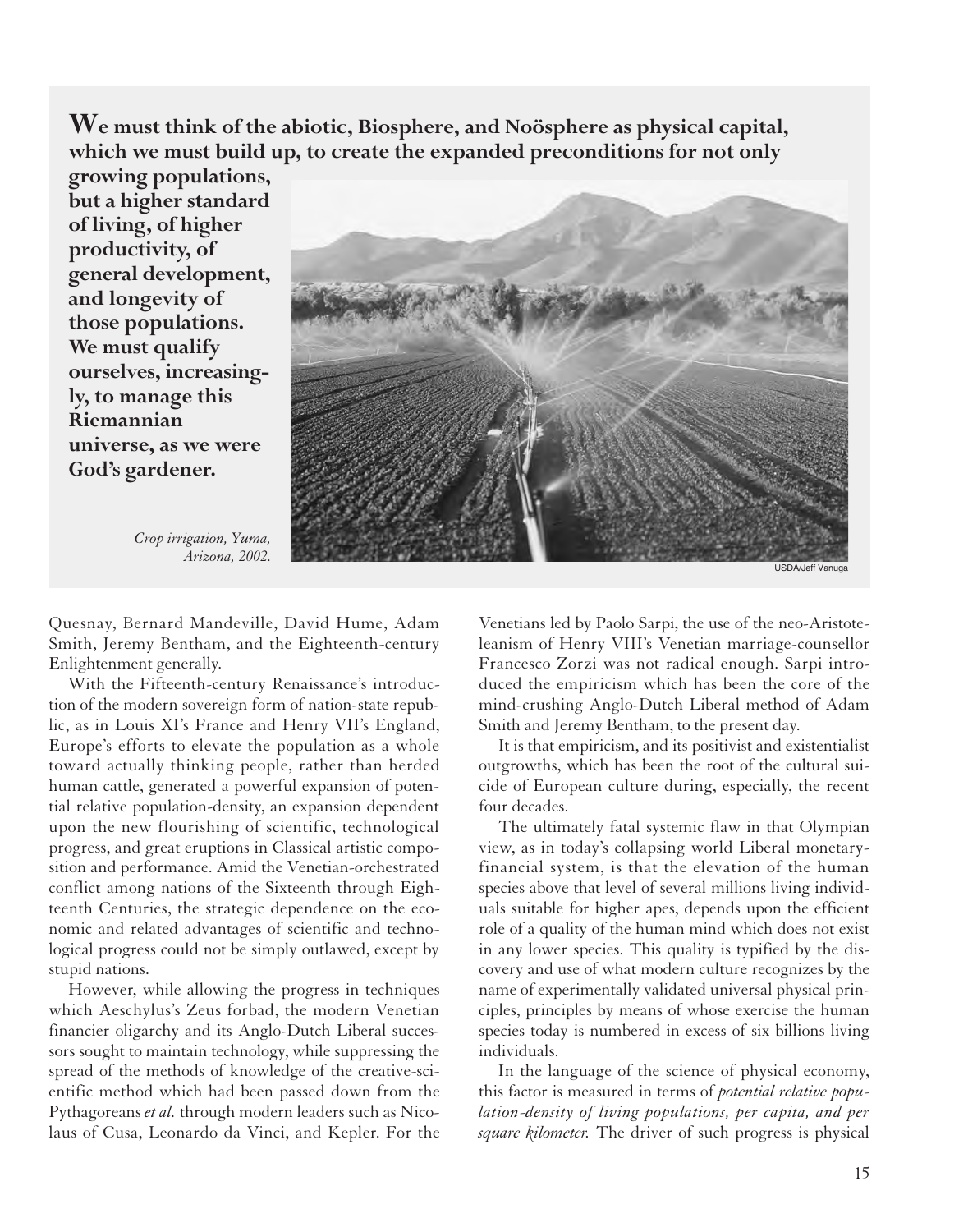scientific progress and a matching role of Classical modes of artistic composition and performance. It is the transformation of the abiotic and biotic conditions of the planet, by man's application of the discovery and perfected use of experimentally defined discoveries of universal physical principles, which has enabled our species to rise above the condition of the higher apes, to the Noösphere as it exists even today.

In physical economy, the fixing of the technology of practice to some existing level, defines the physical trend in the economy as entropic. Empires and the like forms of exploitation of foreigners, compensate, if only temporarily, for the decadence of the mother country by parasitism against the foreigner's physical wealth and human bodies. As the factor of entropy in the combined system of native and foreign operations closes in on the combined elements of that imperial or quasi-imperial system, as upon the U.S.A. and increasingly "outsourced" Europe today, the logic of the decline and fall of the Roman Empire in the West, and then in the East, is expressed as the doom of the system, as the U.S. is threatened by destruction by its own hand today.

Without scientific and technological, and related cultural progress in increase of the potential relative population-density of society, *per capita,* and *per* square kilometer, the nation, the culture, which engages in such a virtual zero-technological-growth practice is doomed by its own hand.

Outsourcing, by now-decadent nations which had been formerly the world's exporters of scientific and technological progress, to markets where labor is at its relatively cheapest, spells the impending doom of both sets of partners to that system, as today. The combined effect of that combination, spells global entropy for all involved. So, the recent forty years of drift of Europe and the Americas into the quicksands of a predatory form of "post-industrial" utopianism, has brought us to the point of immediately threatened, entropic collapse of global civilization as a whole.

Today, especially since 1982, the U.S.A. economy has survived, in large part, by sucking the juices from the bodies of Central and South America, as from others. In this process, as in the notable examples of Mexico and Argentina, the profits enjoyed by the Liberal predators have destroyed the net levels of technology and productive powers of labor of the populations of those victimnations. The general effect of "globalized" outsourcing is the same generally.

This process of self-inflicted doom of the U.S.A., among others, has been associated with approximately four decades of down-shift of the economy and culture of the people of the U.S.A., from the world's leading pro-

ducer society and leader in applied scientific and technological progress, into a parasitical wreckage of moral and physical-economic decadence today. Under Bush-Cheney we have become, during the past four years, a clearly selfdoomed nation of cannibals, creating an intended, fascistic Anglo-Dutch Liberal empire, to consume and destroy all nations, including our own.

The clinical marker of this process is the frenetic emphasis on ever-cheaper labor. Kill grandmother to cut health care and pension costs. Drive U.S. labor down into conditions of life which "compete" with virtual slave labor in countries whose exports are the cheapest. The present Bush-Cheney government of the U.S.A. is, in particular, collectively clinically insane, and is now lurching for its great, climactic swan dive, at the brink of a horrid collapse into the pit of Hell it has marked out for both itself and the poor self-doomed fools who voted for its continuation.

What John Perkins saw abroad in his experience as an economic hitman, and otherwise, was his own participation in this degenerative process of self-destruction of both the targetted foreign empire his masters aimed to loot into a Dark Age condition, and of his own U.S.A. itself. The active factor of this process of our nation's selfdestruction has been the radical form of empiricist dogma which has worked to uproot all traces of the actual creative processes of scientific and Classical cultural faculties on which man's increasing mastery of our place in the universe depends. We have, thus, become, the willing victims of that satanic tyrant Aeschylus's Olympian Zeus. Call this descent into the Hell of Aldous Huxley's *Brave New World,* "environmentalism."

# 2. Physical and Financial Capital Cycles

The hierarchy of real (physical) productivity, is, first, the development of the creative powers of the individual, as this is typified by the accumulation of masterful knowledge of what we translate from the ancient Greek of Pythagorean Sphaerics as *powers.* By powers we mean objects of the mind, not themselves directly visible to the senses, but which we have discovered and proven, by aid of relevant experimental methods to have been accessible powers in the universe, but powers we can not identify directly as objects of sense-perception.

These powers include the direct relationship of the knowing individual mind to the physical universe in which we live and act. They also include what are best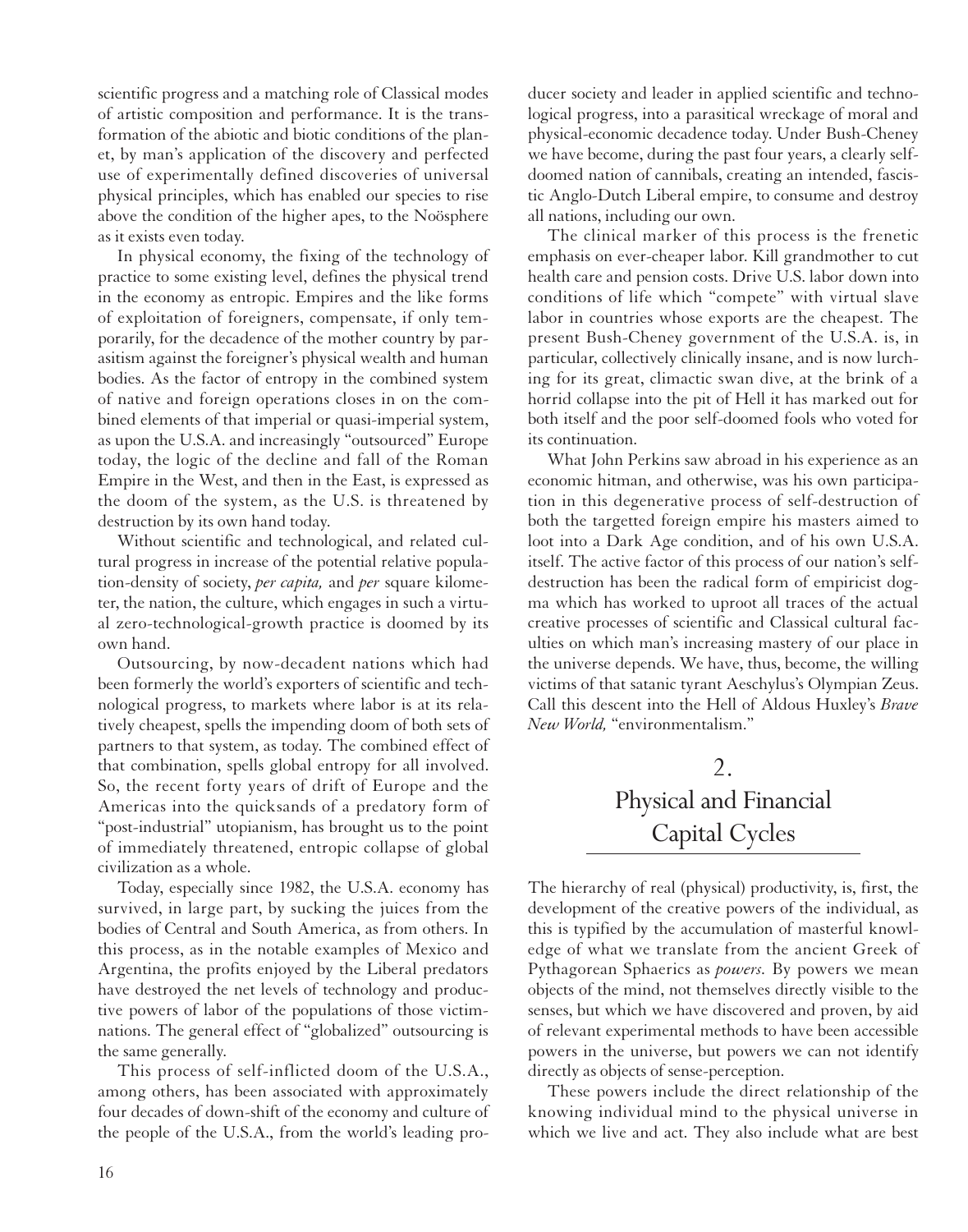identified as Classical principles of artistic composition, powers of communication among persons, by means of which knowing persons are brought into effective cooperation to form, develop, and lead societies on missions which foster the advancement of the human condition.

To the same end, we must reshape the environment in which we live, as we must shape the environment of production in ways which augment the power represented by the action of the individual who knows powers.

To this end we must raise the level of development of the Biosphere, to improve the planet's ability to sustain life, especially human life, for the present and future advantage of society. We must promote a rich variety of strains of living species, to lessen our vulnerability to the failure of some species, or variety which may be directly or indirectly essential for promotion of human life. To similar effect, we must manage the abiotic processes of Earth and the nearby portions of the Solar System for our immediate and long-term security.

All of these and comparable investments, including the estimable twenty-five-year investment in transforming a new-born infant into a qualified professional, represent physical capital. There is the physical-capital investment in the development of the human individual. There is the physical-capital investment required to enable and increase the effective power of informed individual action for the common good. There is physical capital invested and maintained over the long term, to defend and improve the conditions of human life and work on this planet and beyond.

In modern economy, we depend on an increasing ratio, *per capita* and *per* square kilometer, of physical-capital investments of typical "lifetime cycles" of a quarterto a half-century or longer. The general trend must be an increase in the ratio of physical capital formation *per capita* and *per* square kilometer.

Since the included essential function of national economy, in particular, is to utilize the "free will" exercise of development and application of powers by the individual person, as a principal source of those improvements in net physical productivity (*per capita* and *per* square kilometer); and since a modern economy combines investment of about half its total capital in public investments, predominantly in basic economic infrastructure, by government, but promotes individual creative initiative of the types associated with science and Classical artistic principles, we require a carefully managed, government-managed money system. The result is a functional interconnection between physical and monetary-financial capitals.

Contrary to the usurer's dogma typified by the Anglo-Dutch Liberal financier oligarchical system, money is, at all times, an idiot. It has no conscience, no sense of which direction it should go, and so on. Therefore, society must create rules, and provide methods of regulation which ensure that the flow of money neither overflows the banks of sanity, nor kills worthy enterprise through thirst.

To such ends, rational governments establish systems of regulation, chiefly under law, for domestic and foreign trade promoted according to a general set of notions of "fair trade," as these notions are adopted, and modified, from time to time. Laws against the practice of usury, the right to fair-trade protection for worthy enterprises, and so on, in addition to trade and tariff agreements among nations, are typical.

However, apart from general considerations of that sort, the fact of history is, that the present-day evil known as the Anglo-Dutch Liberal system of rampant financial usury is nothing other than a current expression of the greatest of the evils which have proliferated in and among civilizations during all recorded history, including, notably, the recurring catastrophes which usury promoted among the systems first founded in southern Mesopotamia by a Dravidian-language group's Sumerian-Akkadian civilization.

The related problem today, is that the processes of business practices and government are presently so much polluted by induced belief in lunatic forms of monetaristfinancial dogmas, that scarcely a sane man can be found in the departments of economics and related teachings of business management and management of governments in the world today. The resulting state of popular and official mind creates the spectacle of a pandemic of mass insanity spread through the corridors of administrative and related power.

It is exactly that form of mass-insanity, spread among European powers, the U.S.A., and less powerful nations alike, which made possible the legalization of the type of moral criminality which John Perkins reports from his former practice. Monetary theory, including Keynes and the rest, should be banned from university campuses, accounting practice, and government for a period of quarantine of approximately one to two generations, until the current form of world-wide mass-insanity is brought down to substantially less than its current pandemic status.

We must use the respite provided by such quarantine measures to educate our governments and general population in the arts of sanity, which is to say, the principles of physical economy, and of the regulation and use of money in a society become aware of the place of human intellectual capital in the maintenance and prosperous improvement of the conditions of production and life of a sane form of society.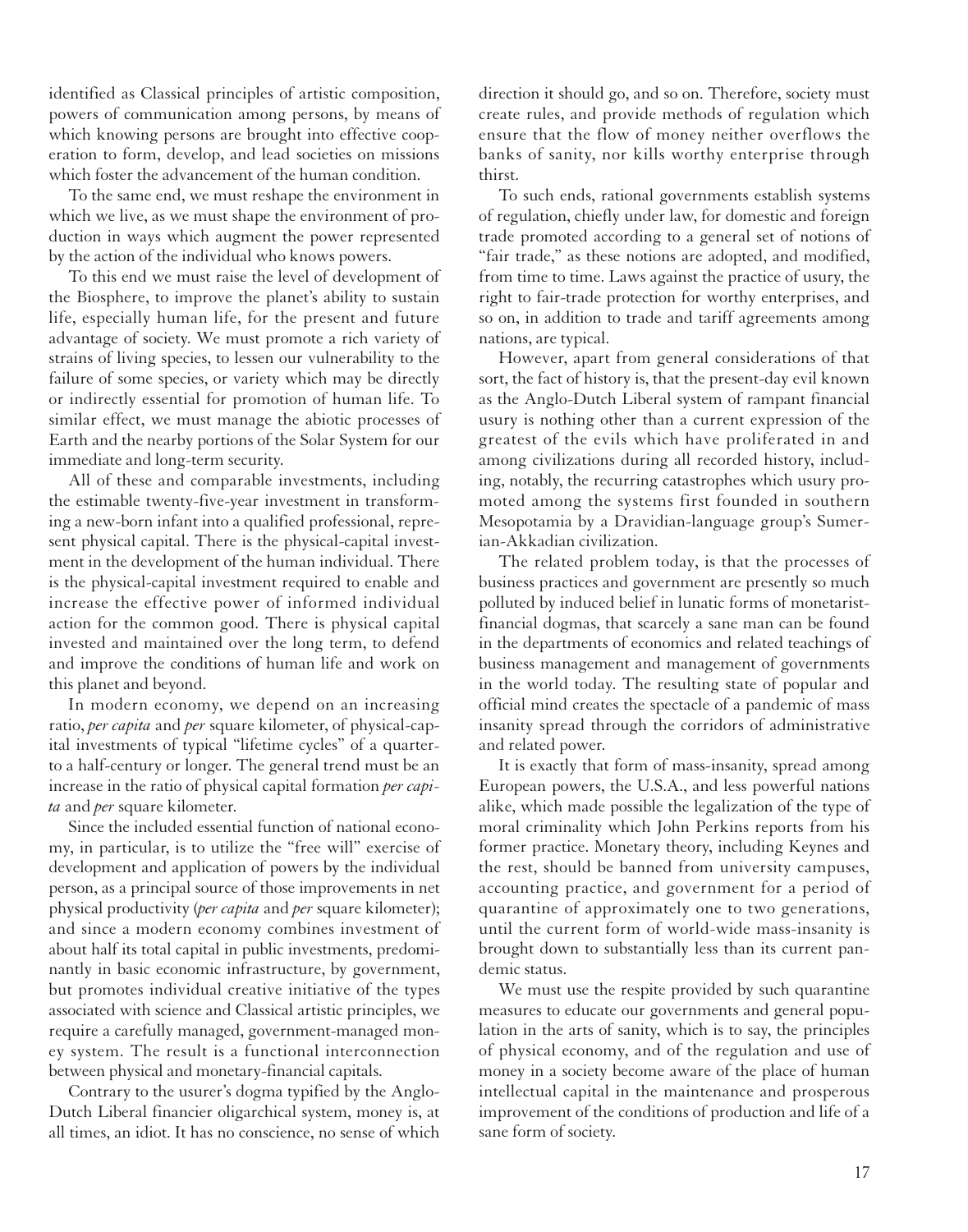The LaRouche PAC's program of mass and other education in the use of animations to educate populations and their governments in the rudiments of a sane practice of physical economy, is intended to aid that mission of organizing a general recovery from the present, worldwide physical-economic collapse of the existing monetary-financial system.

## 3. What Is U.S. Interest, Actually?

Damnable fools today would describe the alleged "interests" of the U.S.A. in terms of a Hobbesian world-order of each against all. How shall we fool our allies, and destroy those which have chosen to select to serve as targetted adversaries? What damned fools those people are—literally damned fools! Your problem is that these damned fools are not only determined to go to Hell; they are damned set on taking you with them.

What, then, is the interest of the U.S.A.? What are the principles which provide a safe exit from the nightmare which John Perkins has attempted to describe? For reasons to be made clear enough in these concluding remarks, I must speak autobiographically.

From all evidence currently in view, I am the only person presently qualified, intellectually and emotionally, to serve as commander-in-chief of our U.S.A. under the present conditions of global general breakdown-crisis of the world's present, floating-exchange-rate monetaryfinancial system. Lacking access to that formal constitutional position, my obligation is to provide that essential ingredient of my talent along alternate pathways presently probably available.

The conspicuous short-fall of otherwise talented leaders among us, is that we have became a nation which, for all its current rant about religion, has no actual conception of a real form of immortality. In this mass-entertainment-soaked, "Where's my money" citizenry of today, there are few Jeanne d'Arcs, Abraham Lincolns, or Rev. Martin Luther Kings among us, who are prepared to put all that which is mortal in them, as a talent on the altar of service to the foreseeable good of the future of mankind. As for religion, they are too busy trying to bargain with God, to tolerate discussion of the kinds of issues which Jesus Christ, for example, treated during his mission. Some typical cowards slyly snicker: "If Jesus were so smart, why did he die?" For the most part, "hypocrites" is too kind an epithet to describe their devotions. These spiritually bankrupt, money-mad evangelicals, or their complement, the kill-crazy fanatics, and their like, had been given a talent, but they hoard it, and, if they are successful in that passion, their talent will be buried, mercifully, to rust and rot with their shameful ashes.

"What is my advantage?" "You have to learn to go along to get along!" Those are not the voices of leaders for a time of crisis; theirs are not the talent of commanders-in-chief.

For me, this republic of ours has a sacred mission. The fulfillment of that mission is our overriding self-interest as a people, it is the passion of a sacred national dedication which might make the humblest among us a virtual giant in the coming history of the world.

Since the beginnings of what became European civilization, in a Greece living in the shadow of the great pyramids of Egypt, we have been engaged in a great long struggle, to bring forth on this planet a republic of the virtue seen by the eyes of Solon of Athens as by Plato after him. It has been a mission conceived in the certainty that the individual human being, anywhere and everywhere, is set absolutely apart from and above the beasts, as made in the likeness of the Creator of this universe, and dedicated to service on behalf of the continuing unfolding of that endlessly continuing Creation.

Nearly six hundred years ago, European culture leapt upward in a great Renaissance, which brought forth, in Louis XI's France, and in Henry VII's England, the first true sovereign republic dedicated to that principle of the general welfare known to the ancient Greeks as the *agape* of Plato's *Republic* and the Apostle Paul's celebrated 1 Corinthians 13.

However, from the beginning of the Sixteenth century until the 1648 Treaty of Westphalia, the wicked forces of the Venice-led financier oligarchy unleashed religious warfare in the effort to eradicate the great work of the Fifteenth-century Renaissance. After that Treaty of Westphalia, the struggle for a modern republic grounded in the benefits of scientific and technological progress radiated from Jean-Baptiste Colbert's France, but the follies of France' Louis XIV and the 1763 emergence of the empire of the British East India Company from the outcome of the Seven Years War, put the hope of civilized life in jeopardy.

In that setting, the greatest spirits of Europe were rallied to the cause of establishing model true republics in the Americas. Out of this, the U.S.A. of 1776-1789 emerged as the model constitutional republic whose design remains, today, the crucial world factor on which the hope of a peaceful world order among nation-states depends.

Our thus historically embedded mission is to bring forth on this planet a logical successor to the intention